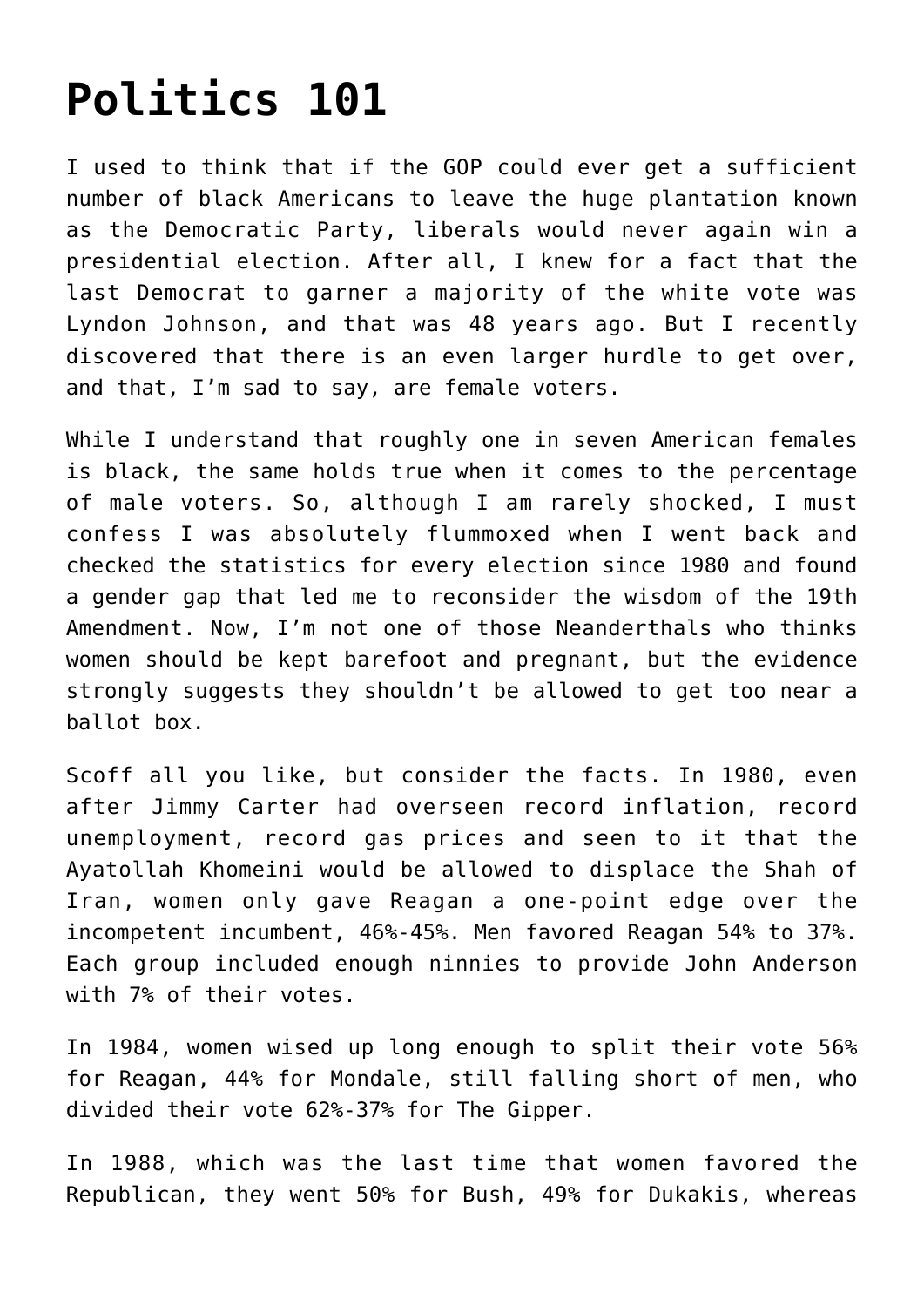men split 57%-41% for Bush.

In '92, women gave Clinton 45%, Bush 37% and Perot 17%; men went 41% for Clinton, 38% for Bush, 21% for Perot.

In '96, 54% of women went for Clinton, 38% for Dole, 7% for Perot, while men split 44% for Dole, 43% for Clinton and 10% for Perot.

In 2000, women went 54% for Gore, 43% for Bush, 2% for Ralph Nader; 53% of the male vote went to Bush, 42% to Gore and 3% for Nader.

In 2004, women naturally went for Kerry over Bush 51% to 48%; fortunately, men favored Bush 55% to 41%.

In 2008, both genders went crazy, but even then males split their vote 49% for Obama, 48% for McCain, while women, no doubt dazzled by Obama's smile, provided him with a 13% margin, 56-43.

Most men, I believe, are willing to acknowledge that they are not very good at multi-tasking, asking for directions or talking about anything except sports and hunting. In the face of all this indisputable evidence, I don't know why women can't acknowledge that they simply aren't at the top of their game when it comes to electing presidents.

Recent polls indicate that even in the upcoming election, which pits the totally inept, corrupt and two-faced, Obama against a challenger who is not only honest, successful and capable, but a faithful husband, a loving father, and who just happens to be taller and better-looking, women continue to confound by favoring Obama. What more do we need to know about their inadequacies when it comes to electing presidents?

If nothing else about Obama disturbs women, you would think that his general lack of machismo — he throws a ball like a girl — and his general smugness and vanity would be more than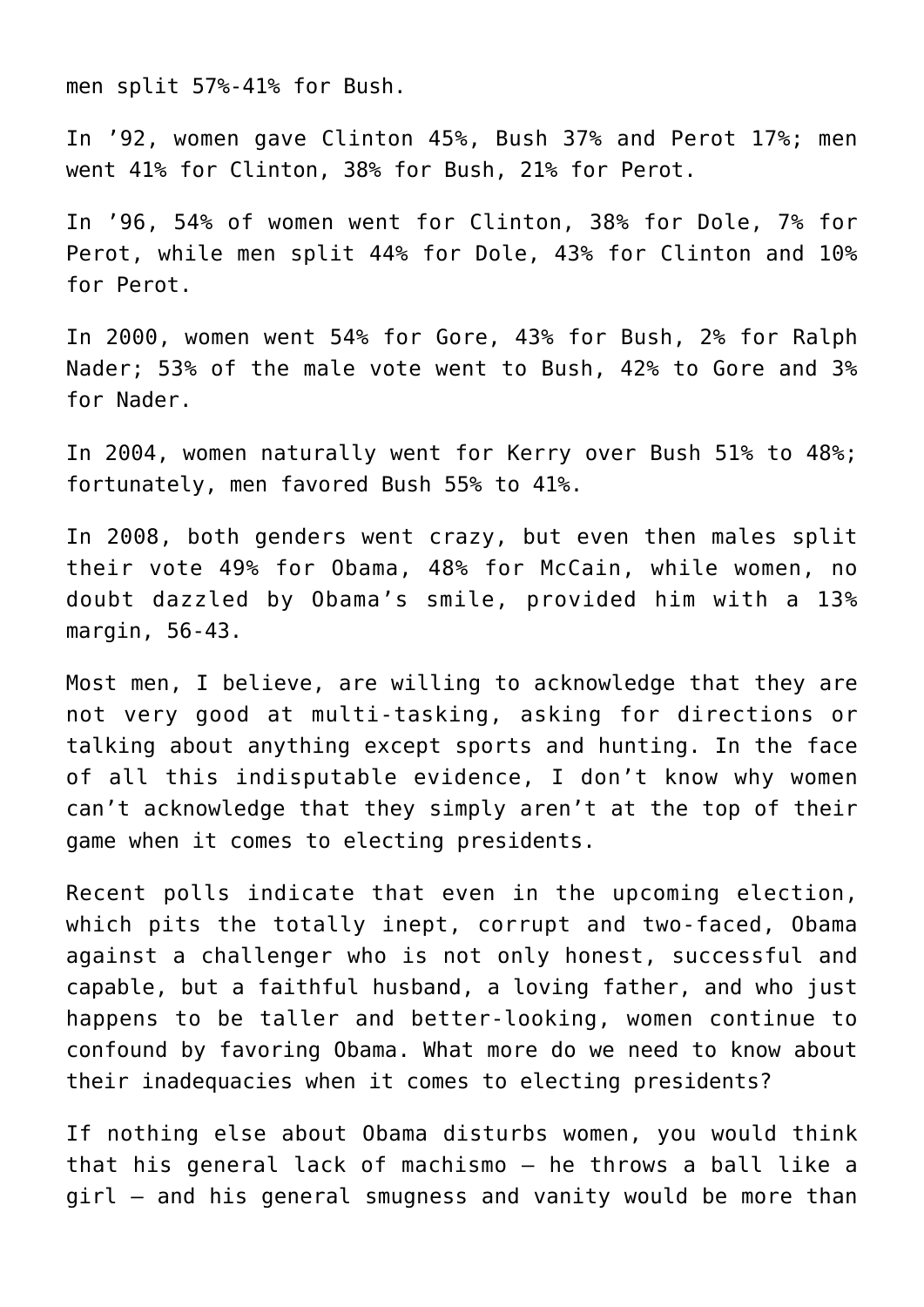sufficient reasons for women to be turned off.

I mean, just a few months ago, he insisted with a straight face that there have only been two or three presidents who have been his equal when it comes to getting things accomplished. Then, just recently, after describing himself as the best friend that Israel has ever had in the Oval Office, he told a group of rabbis that he knew more about Judaism than any of the other presidents because he had studied it when he was a youngster. Now let us keep in mind that his earliest studies would have taken place in Indonesia, the largest Islamic nation in the world. One can easily imagine that those studies would have consisted of differentiating between the two most common types of Jews, those who are pigs and those who are monkeys.

His expertise when it comes to Judaism would have been news to John Adams and James Madison, who were both fluent in Hebrew. In fact, I find it annoying that in spite of the fact that in 2008 the Obamas suggested we all learn Spanish, the only language other than English, for which he requires the use of a Teleprompter in order to appear even slightly coherent, the only language in which Obama claims to be conversant is Indonesian. That hardly compares to the 12 presidents who could write and speak Latin, the 10 who knew Greek, the seven who were fluent in French and the five who spoke German. Herbert Hoover and his wife would often speak Mandarin Chinese when they didn't want anyone eavesdropping.

Speaking of the man whose Native American name would have been Speaks with Forked Tongue, I was recently sent an enlightening email that finally explained what Obama means when he repeatedly tells us that his energy policy involves All of the Above. Quite literally, it means everything above ground (sun, wind, corn), but nothing below (oil, coal, natural gas).

When I read that 400 Spaniards missed a soccer match in Bucharest because they had mistakenly flown to Budapest, I